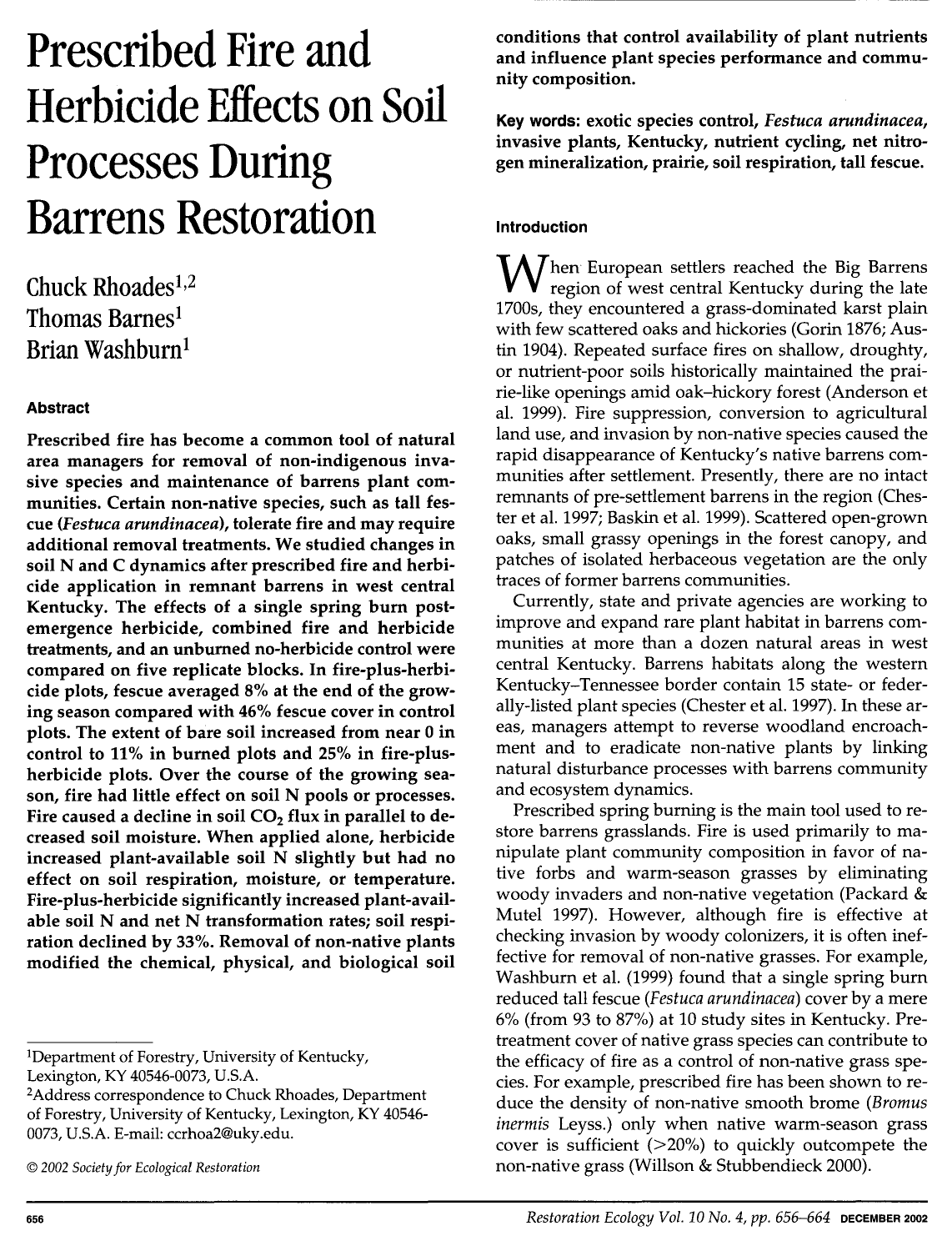Where non-native species dominate plant communities and prescribed fire has been shown to be ineffective, herbicide application may offer a rapid vegetation management option (Willson & Stubbendieck 1996; Packard & Mutel 1997). In a site where prescribed fire alone failed to control tall fescue, application of the cool-season-grass-specific herbicide (Plateau, BASF-American Cyanamid, Raleigh, NC, U.S.A.) in conjunction with spring burning reduced its cover from more than 80% to less than 2% (Washburn et al. 1999; Washburn & Barnes 2000). In combination, fire and herbicide promote native warm-season grass establishment either with seeding or from residual seed reserves.

Linkages between fire and ecosystem processes, such as plant production and nutrient cycling, have been studied extensively in native grasslands (Knapp et al. 1998). In the tallgrass prairie surface fires increase the productivity of native warm-season grasses by removing accumulated surface litter, thereby increasing soil temperature and surface light intensity (Hulbert 1988). Fire increases belowground production (Seastedt 1988; Rice et al. 1998) and soil  $CO<sub>2</sub>$  flux (Knapp et al. 1998) and reduces soil N supply (Ojima et al. 1994; Turner et al. 1997) in burned compared with unburned grassland. Little is known, however, about ecosystem-level effects when prescribed fire is used as a tool for vegetation management after abandonment of agricultural lands. The effect of herbicides on soil processes and ecosystem dynamics is also largely unknown.

This study describes the influence of initial restoration activities in a Kentucky barrens ecosystem. The overall objective of this work was to assess the effect of prescribed fire and herbicide vegetation manipulations on microbially mediated soil N and C mineralization and on soil moisture and temperature. We hypothesized that as in tallgrass prairie, prescribed burning in western Kentucky barrens would reduce soil N supply and increase soil  $CO<sub>2</sub>$  flux within the first growing season and that herbicide combined with burning would increase these effects.

# **Methods**

# **Site Description, History, and Management**

The study was conducted at the Raymond Athey Barrens in Logan County, Kentucky (36°50'N; 86°48'W). The Kentucky State Nature Preserves Commission (KSNPC) has managed the 60-ha preserve since 1990. Mean annual rainfall and mean daily temperature at Bowling Green, Kentucky, 30 km east of the site, are 1,294 mm and 13.8°C, respectively. The site is located on the Kentucky Karst Plain (Baskin et al. 1999). Athey Barrens is situated on a broad ridge with areas of exposed Mississippian limestone interspersed within moderately deep (60-150 cm) typic Hapludalf soils of the Fredonia and Talbot series (Soil Conservation Service 1975). Surface soil pH is 6.6 (in water) with silt loam or silty clay loam texture.

The pre-settlement vegetation in the region was a mosaic of oak-hickory forest and grass-dominated barrens (Braun 1950; Baskin et al. 1999). Currently, little bluestem *(Schizachyrium scoparium),* big bluestem *(Andropogap gerardii),* and indiangrass *(Sorghastrum nutans)*  are the principal grasses in barrens remnants (Cain & Castro 1959; DeSelm & Chester 1993; summarized in Baskin et al. 1999). Dominant canopy trees are post oak *(Quercus stellata),* blackjack oak *(Quercus marilandica),*  and mockernut hickory *(Carya tomentosa)* with abundant eastern red cedar *(Juniperus virginiana)* and eastern redbud *(Cercis canadensis).* At the Athey Barrens 21 graminoid and 73 forb species have been identified, including the Kentucky state-listed prairie gentian *(Gentiana puberulenta)* and Carolina larkspur *(Delphinium carolinianum)* (KSNPC 1996).

Before formation of the preserve, the site was managed as pasture for over 50 years. The abandoned pastureland supports dense tall fescue stands mixed with broom sedge *(Andropogon virginicus),* ragweed *(Ambrosia bidentata),* and other grasses and forbs common to agricultural areas. The KSNPC's management objectives for the abandoned pasture areas of Athey Barrens include converting the tall fescue-dominated pastures into native warm-season grasslands.

# **Experimental Treatments and Design**

Two adjacent abandoned pastures were partitioned into five treatment blocks, roughly  $100 \times 50$  m each. The five blocks were aligned adjacent to one another. Initially, each treatment block was split into prescribed burn and unburned control areas (designated at random); after burning they were further divided into herbicide and no-herbicide control plots.

Prescribed fires were conducted on 23 March 1999 between 1300 and 1600 hours. Air temperature, relative humidity, and wind speed averaged 13°C, 29%, and 8 to 16 km/hr, respectively, during burning. Replicate rectangular units were burned sequentially. A backfire was first ignited on the downwind edge of the block. The backfire burned slowly against the wind and along the lateral edges. After backfiring three sides of the unit, a headfire was ignited and burned with the wind. Each burn unit was about 0.25 ha in size. Fire temperature was estimated using heat-sensitive paints (Tempil, South Plainfield, NJ, U.S.A.) representing the range from 50 to 500°C. For both backfire and headfire areas, air temperature was measured within the surface fuel layer (10 cm) and at 40 cm above the soil surface. The depth of the soil-heating front was also measured with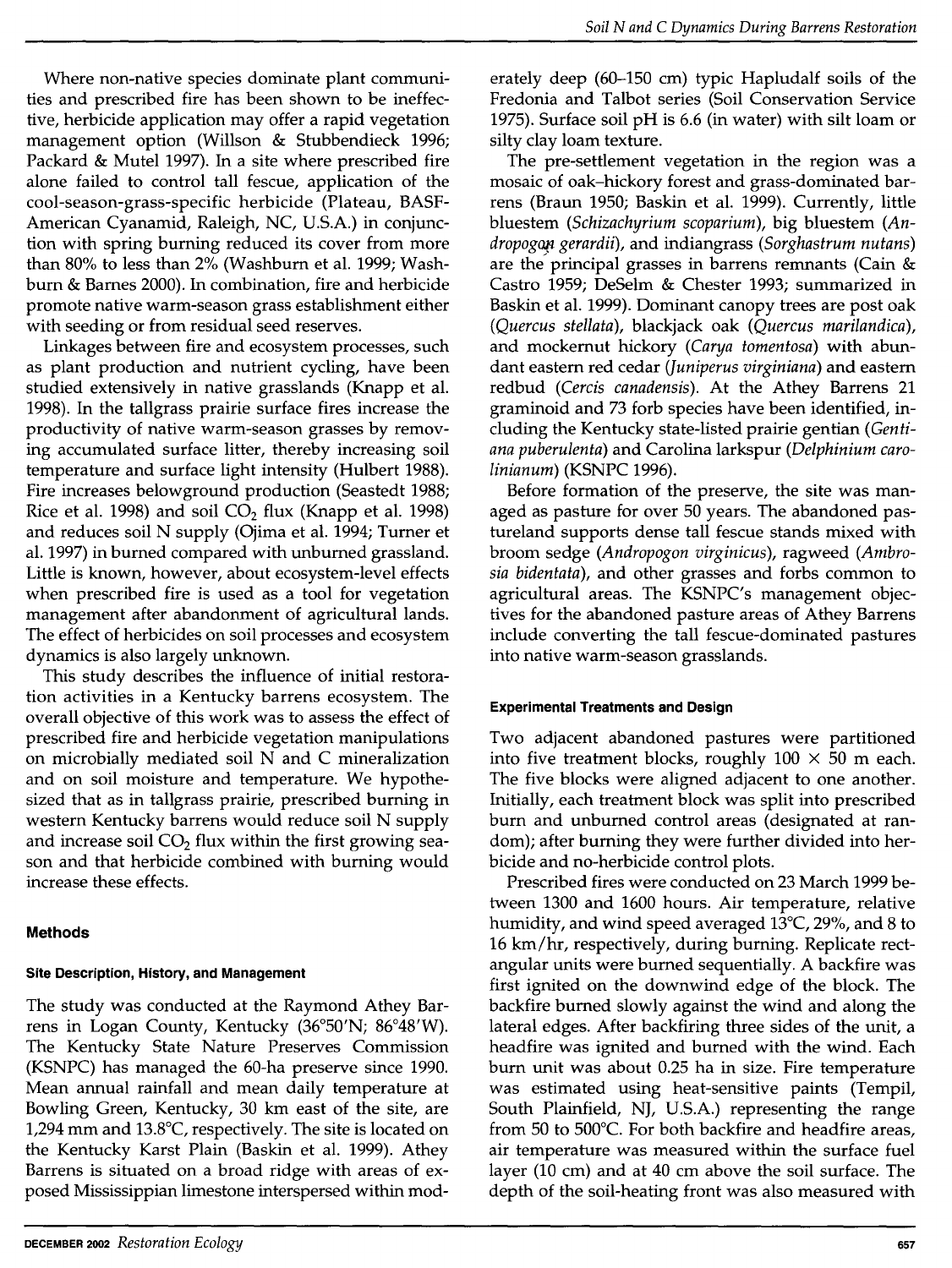painted mica sheets inserted vertically to 10-cm depth in both backfire and headfire zones.

Post-emergence herbicide was applied 1 month after the prescribed fire (19 April) as the tall fescue began to resprout. Plateau (BASF-American Cyanamid, Raleigh, NC, U.S.A.; active ingredient lmazapic) was applied at a rate of 0.18 kg active ingredient/ha (see Washburn and Barnes 2000 for details on herbicide application).

l'

## **Sampling and Analysis**

One week before the prescribed burn, grass litter was sampled from 0.1-m<sup>2</sup> quadrats ( $n = 10$  per burn unit). Samples were oven dried (60°C for 48 hr), weighed, ground, and analyzed for total C and N content by dry combustion (LECO CNS-2000, St. Joseph, Ml, U.S.A.). Pre-burn mineral soil samples were collected from the upper 10 cm of soil with a hand corer. Percent cover of herbaceous species, litter, and bare ground was quantified during June and September using the point intercept method in 1-m2 quadrats (100 points per quadrat). Three quadrats were located randomly within each treatment plot.

Ion exchange resin bags were installed at 5-cm depth the day after the prescribed fire. Resin bags were prepared by sealing 14 mL of cation resins (ID no. C-251; Sybron Chemicals Inc., Birmingham, NJ, U.S.A.) and 14 mL of anion resins (ID no. ASB-lP) into separate nylon stockings. Within each of the five treatment blocks, 10 resin bags were installed in both backfire and headfire zones and 20 in unburned controls. During installation, care was taken to avoid contaminating the resin bags with ash; non-incubated field blanks were used to correct for ash contamination. Thirty days after installation resin bags were removed and anion and cation resins were extracted with 1M KCl and analyzed for  $NO<sub>3</sub>$ <sup>-</sup> and  $NH<sub>4</sub>$ <sup>+</sup> by colorimetric spectrophotometry (Bundy & Meisinger 1994).

Net mineral soil N transformations were measured at monthly intervals throughout the growing season (four incubations). Net mineralization and nitrification rates were measured on soils maintained at uniform temperature and two moisture levels (see details below) during laboratory incubations (Binkley & Hart 1989). Mineral soil cores from the upper 10 cm were sampled with a bulb corer, transported within a plastic cooler, refrigerated at 4°C, and processed within 48 hr. An initial subsample was extracted with lM KCl and analyzed for  $NO<sub>3</sub>$ <sup>-</sup> and  $NH<sub>4</sub>$ <sup>+</sup> as described above. A second subsample was oven dried at 105°C for 24 hr to calculate the field gravimetric moisture content. A pair of 15-g subsamples was incubated for 14 days at 26°C at (1) field moisture content (dry) and (2) field capacity (moist). Field capacity was approximated as the gravimetric water content of a subsample wetted to saturation and allowed to freely

drain for 12 hr. Periodically during the incubation samples were reweighed and wetted with distilled water to maintain them at a constant mass and moisture content. Field-capacity incubations were wetted to about 50% gravimetric moisture content; field-moist incubations ranged from 15 to 25%. After 14 days the incubated subsamples were extracted with lM KCl and analyzed as described above. Net mineralization was calculated as the change in  $NO<sub>3</sub><sup>-</sup>$  plus  $NH<sub>4</sub><sup>+</sup>$  and net nitrification as the change in  $NO<sub>3</sub>$  between initial and incubated extracts. During one sample period a set of 14-day in situ incubations was carried out in conjunction with laboratory incubations. Field incubations were performed inside loosely capped portions of polyvinyl chloride tubing (4 cm diameter) buried to 10-cm depth. Extractions, analysis, and calculations proceeded as outlined above.

Soil  $CO<sub>2</sub>$  efflux was measured bi-monthly using an in situ infrared gas analyzer fitted with a soil chamber (PP Systems, Haverhill, MA, U.S.A.). The change in chamber  $CO<sub>2</sub>$  concentration during a 120-second period was used to calculate soil  $CO<sub>2</sub>$  efflux. The  $CO<sub>2</sub>$  measurement chamber was located directly on the mineral soil surface, avoiding grass clumps, rodent burrows, and soil cracks. In unburned plots surface detritus was cleared to expose mineral soil, and the flux measurement sites were allowed to equilibrate for 5 minutes before sampling. Loose soil was packed around the base of the chamber to seal against leaks. Five flux measurements were taken at systematically spaced locations within each treatment plot. A corresponding soil temperature measurement (5-cm depth) was taken during each flux measurement near the base of the  $CO<sub>2</sub>$  chamber. On each  $CO<sub>2</sub>$  measurement date, gravimetric soil moisture was quantified from a soil sample (0-10 cm) composited from five subsamples per plot. Additionally, soil (5-cm depth) and air temperature (1-m tall shaded box) were measured at hourly intervals (Onset Corp., Bourne, MA, U.S.A.) in one control and one fire-plus-herbicide plot.

Total mineral soil C and N, soil pH (Thomas 1996), and Melich-III extractable phosphorus and cations (Melich 1978) were analyzed on soil sampled before the spring bums, **1** day after the bums, and 4 months after the treatments were installed. Bulk density was calculated for the upper 10 cm on field-moist mineral soil. Fine root biomass in the top 10 cm was estimated by gently dissecting moist soil cores on a 500-µm sieve and then hand sorting roots. Soil nutrient concentrations and root biomass were reported on a dry soil mass basis. The mineral soil bulk density was used to convert concentration data to a volumetric basis (kg  $N/ha$ ).

#### **Statistical Analyses**

The four treatments (control, fire, herbicide, fire-plusherbicide) were compared using a mixed analysis of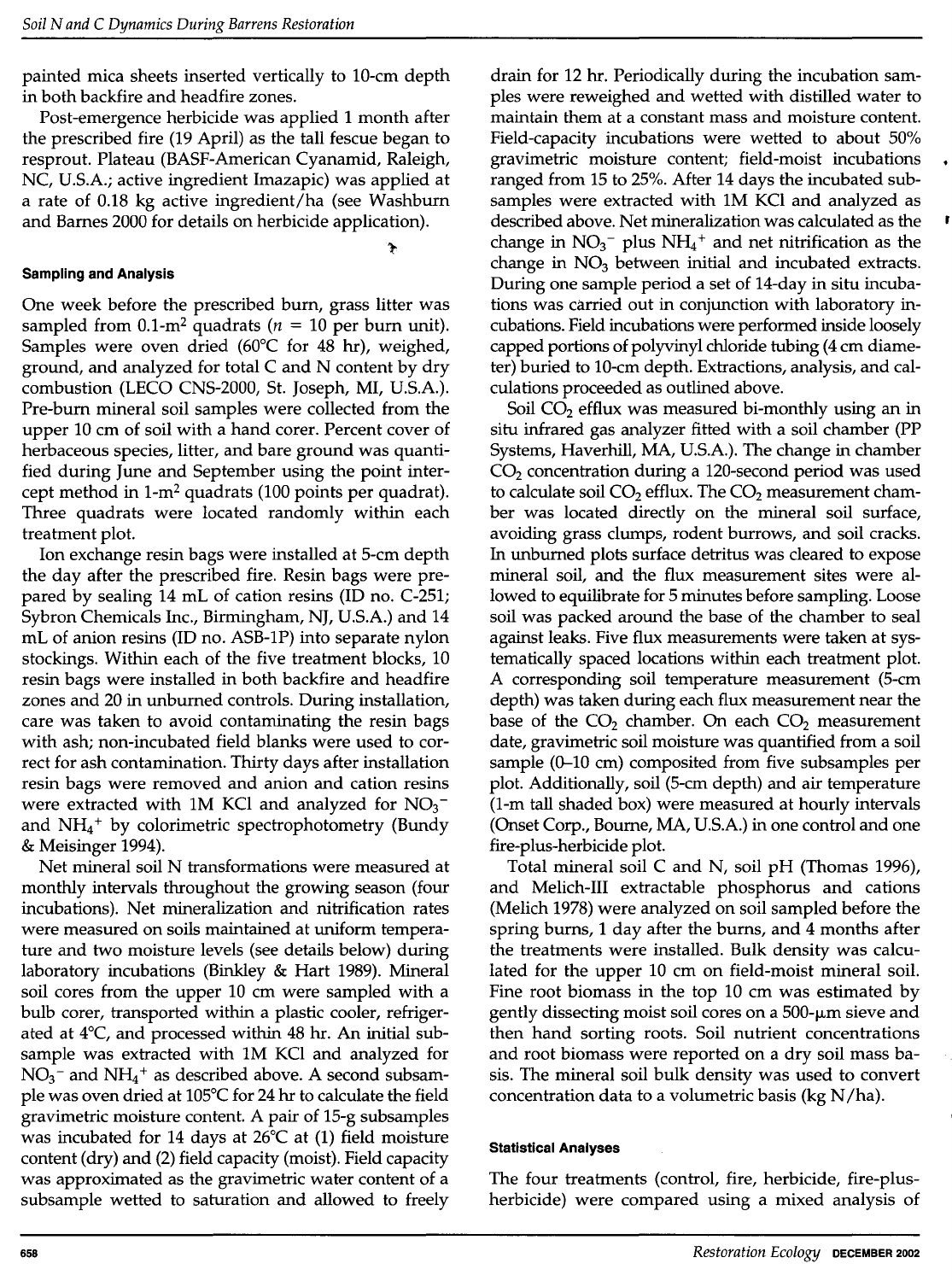variance model with treatment as a fixed effect and plot and the treatment-by-plot interaction as random effects (SPSS Inc., Chicago, IL, U.S.A.). Significant differences between treatment means were identified using Tukey's LSD means separation test and a 0.05 significance level.

#### **Results**

#### **Prescribed Fire Conditions**

During the spring bums average maximum air temperature in the fuel layer (10-cm height) ranged from 250 to 300°C in backfire areas and from 300 to 400°C in headfires ( $n = 20$ ). At 40 cm above the surface average maximum air temperatures were 250 to 300°C in headfires and 150 to 200°C in backfires. Soil conducted a 50 to 100°C heating front an average of 0.75 cm ( $n = 40$ ) and a maximum of 1.2 cm deep.

Before the bum dense grass litter covered close to 100% of the site; the standing stock of dry grass fuel averaged  $617$  g/m<sup>2</sup> (*n* = 10 per plot) with no significant differences among plot replicates  $(p = 0.585)$ . Litter contained 51 g  $N/m<sup>2</sup>$ . Prescribed burning removed 95 to 100% of grass fuels but did not consume fine or coarse woody debris.

#### **Vegetation Management**

Prescribed fire and herbicide applied individually reduced tall fescue from 46% cover to 29% and 17%, respectively. In combination, fire-plus-herbicide reduced it to 8% (Fig. 1). Fire alone had no effect on warm-season grass cover, but herbicide and herbicide plus fire increased their cover more than twofold. Bare soil and litter cover (data not shown) mirrored one another. Bare soil increased from near 0 in unburned treatments to 11 and 25% for fire and fire plus herbicide, respectively. Litter decreased from 20% in unburned plots to 5% in burned plots.

#### **Soil Conditions**

Fire increased the amount of mineral N captured by resin bags during the first month after the burn. The movement of extractable  $NO<sub>3</sub><sup>-</sup>$  and  $NH<sub>4</sub><sup>+</sup>$  were 4.2 and 1.5 times greater in burned compared with unburned plots, respectively (analysis of variance *p* = 0.000 and 0.006 for  $NO<sub>3</sub><sup>-</sup>$  and  $NH<sub>4</sub><sup>+</sup>$ , respectively). The proportion of resin  $NO_3^-$  increased from 23 to 45% of the total resin N after burning. Resin N levels were similar between backfire and headfire zones.

Separately, neither fire nor herbicide significantly affected inorganic soil N pools over the course of the study (Table 1). Fire-plus-herbicide, however, increased soil  $NH<sub>4</sub>$ <sup>+</sup> to 2.1 times more than controls ( $p < 0.000$ ). Overall, soil  $NH_4$ <sup>+</sup> represented greater than 90% of the total KCI-extractable soil N. One day after prescribed burning, soil  $NO<sub>3</sub><sup>-</sup>$  and  $NH<sub>4</sub><sup>+</sup>$  pools were 48% and 13% lower, respectively, in burned plots compared with unburned controls (0.86 vs. 0.45  $\mu$ g NO<sub>3</sub> / g soil and 2.72 vs. 2.40  $\mu$ g NH<sub>4</sub><sup>+</sup>/g soil for burned and unburned soils, respectively). Within a month soil  $NO<sub>3</sub><sup>-</sup>$  and  $NH<sub>4</sub><sup>+</sup>$  returned to control levels (0.21 vs. 0.15  $\mu$ g NO<sub>3</sub><sup>-</sup>/g soil and 2.95 vs. 3.23  $\mu$ g NH<sub>4</sub><sup>+</sup>/g soil for burned and unburned soils, respectively). Herbicide alone increased soil  $NH_4$ <sup>+</sup> 50% over control soil 1 to 2 months after application.



Figure 1. Plant cover during the 1999 growing season at Athey Barrens, Kentucky. Values are means ( $\pm$  SE) for five blocks of treatments with three 1-m2 quadrats per treatment plot.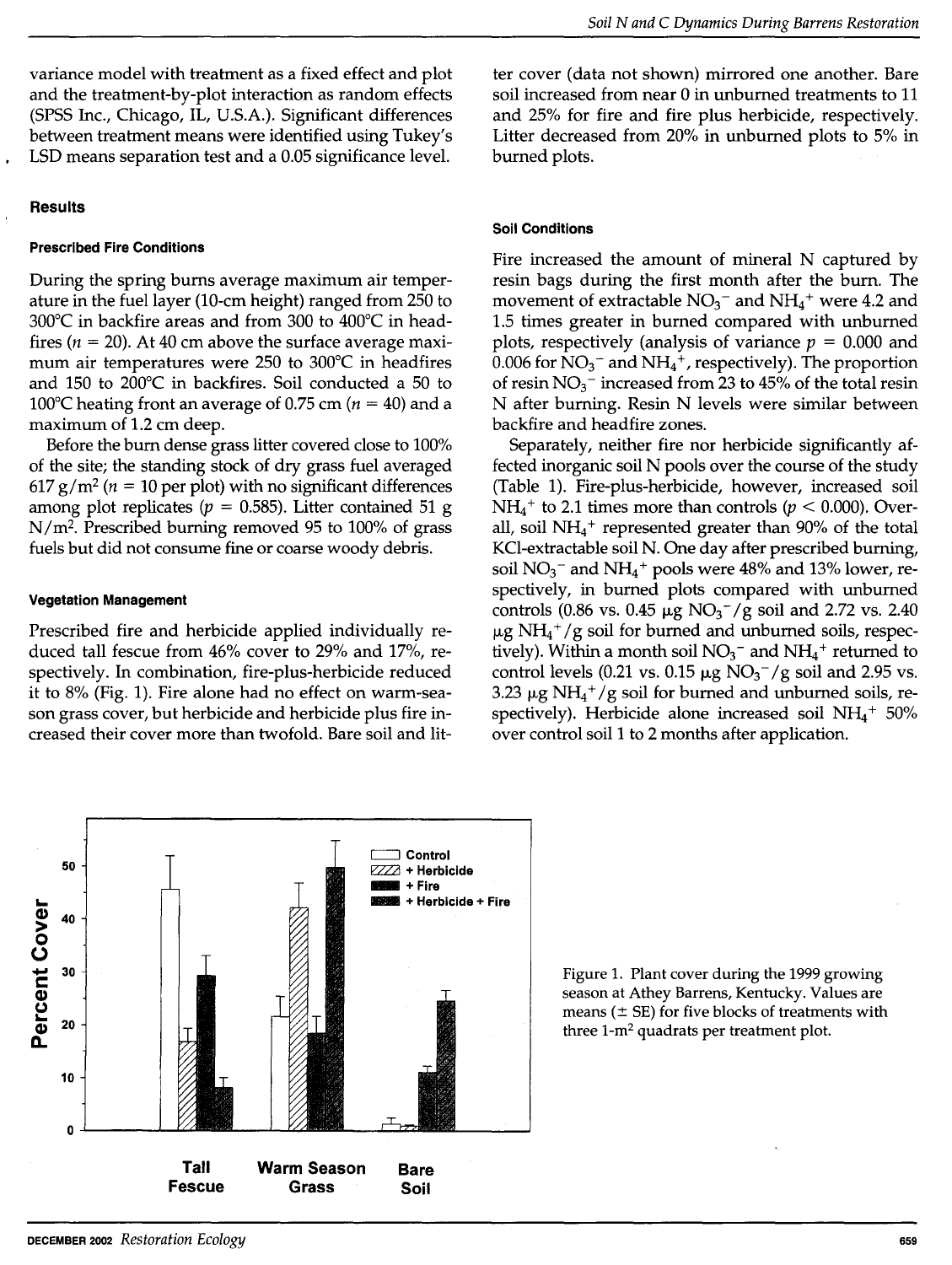|                                                    | Inorganic N  |                    |                                                           |                   | Net N Transformations at Ambient Soil<br>Moisture |                   |                                        | Net N Transformations at Field Capacity |                              |                   |                              |                    |                                                                      |
|----------------------------------------------------|--------------|--------------------|-----------------------------------------------------------|-------------------|---------------------------------------------------|-------------------|----------------------------------------|-----------------------------------------|------------------------------|-------------------|------------------------------|--------------------|----------------------------------------------------------------------|
| Management Treatment                               |              |                    | $NH_4$ <sup>+</sup>                                       |                   | NO <sub>3</sub>                                   |                   | Mineralization                         |                                         | Nitrification                |                   | Mineralization               |                    | Nitrification                                                        |
|                                                    |              | kg/ha              |                                                           |                   | $kg$ ha <sup>-1</sup> 14 d <sup>-1</sup>          |                   |                                        | $kg$ ha $^{-1}$ 14 d $^{-1}$            |                              |                   |                              |                    |                                                                      |
| Control<br>Herbicide<br>Fire<br>$Fire + herbicide$ |              |                    | 2.04 b<br>2.54 <sub>b</sub><br>2.15 <sub>b</sub><br>4.38a |                   | 0.03<br>0.05<br>0.11<br>0.05                      |                   | 0.55 b<br>$1.35$ ab<br>2.17ab<br>4.06a |                                         | 0.90<br>0.97<br>0.64<br>1.36 |                   | 5.20<br>5.78<br>4.01<br>7.40 |                    | 2.78 <sub>b</sub><br>2.89 <sub>b</sub><br>3.54 <sub>b</sub><br>6.54a |
| Source of Variation                                | df           | F                  | D                                                         | F                 | r                                                 | F                 | n                                      | F                                       | n                            | F                 | p                            | F                  | D                                                                    |
| Treatment<br>Block<br>Treatment $\times$ block     | 3<br>4<br>12 | 18.0<br>2.2<br>0.6 | 0.00<br>0.13<br>0.79                                      | 2.1<br>2.7<br>0.7 | 0.15<br>0.08<br>0.73                              | 7.8<br>0.9<br>0.3 | 0.02<br>0.51<br>0.99                   | 1.6<br>1.9<br>$1.7\,$                   | 0.25<br>0.18<br>0.10         | 1.8<br>0.5<br>0.4 | 0.19<br>0.75<br>0.95         | 12.0<br>3.2<br>0.4 | 0.00<br>0.05<br>0.09                                                 |

|  | Table 1. Inorganic N pools and net N transformations in Athey Barrens soil after burning and herbicide application. |  |  |
|--|---------------------------------------------------------------------------------------------------------------------|--|--|
|  |                                                                                                                     |  |  |

Data show means for three sample and incubation periods  $(n = 15)$ . Within columns, different letters indicate significant treatment differences using Tukey's means comparison test and  $\alpha$  of 0.05.

The production of inorganic soil N through mineralization and nitrification was greatest in fire-plus-herbicide plots for soils incubated both at original field moisture (dry) and when moistened to field capacity (Table 1). Fire and herbicide alone effected 2.4- and 4-fold increases in net soil mineralization compared with controls during field moisture incubations; this pattern disappeared when soils were wetted and incubated at field capacity. Fire-plus-herbicide soils nitrified 1.5 and 2.3 times faster than controls in dry and moist incubations. Control soils wetted to field capacity mineralized nearly 10-fold more than when incubated at their original field moisture content. Fire and fire-plus-herbicide treatments responded to wetting with 1.8-fold increases in net soil mineralization. Net soil nitrification rates increased more upon wetting in the fire and fire-plus-herbicide treatments.

Concurrent laboratory and field incubations of soil collected in mid-May indicated that net nitrification rates were more responsive to wetting than net mineralization (Table 2). During the incubation period in situ soil moisture content averaged 22% in unburned plots compared with 15% in burned plots and 49% in field capacity incubations. Overall, net soil nitrification increased from near 0 or slightly negative (indicating microbial immobilization of  $NO<sub>3</sub><sup>-</sup>$ ) to 2 to 6 kg  $NO<sub>3</sub><sup>-</sup>/ha$ during the 2-week incubation. Net soil mineralization, in contrast, increased little after wetting. Mineralization did not differ among treatments.

Soil respiration fluctuated from 0.4 to 1.2  $g \text{CO}_2$  m<sup>-2</sup>  $hr^{-1}$  over the course of the study with no clear seasonal trend. Herbicide had no effect on soil  $CO<sub>2</sub>$  release during the study period, but fire reduced the flux by 12% compared with control plots (Fig. 2a;  $p = 0.000$ ). Soil respiration declined by 28% in the combined fire-plusherbicide plots ( $p = 0.000$ ). Unburned sites demonstrated a positive linear relation between soil temperature and soil  $CO_2$  flux ( $y = 0.02 \cdot [^{\circ}C]) + 0.38$ ;  $p = 0.000$ ; adj.  $r^2 = 0.13$ ), whereas no significant relation existed in the burned plots ( $p > 0.05$ ).

Similar to soil  $CO<sub>2</sub>$  release, herbicide did not alter soil moisture significantly, whereas fire ( $p = 0.000$ ) and fireplus-herbicide ( $p = 0.000$ ) both dried soils appreciably (Fig. 2b). Soil temperature increased in the order control  $\leq$ herbicide  $\le$  fire  $\le$  herbicide  $+$  fire (Fig. 2b). On average, soil temperature was 6°C higher ( $p = 0.000$ ) (Fig. 2b) and fluctuated more widely (Fig. 3) in the combined herbicide-fire plots compared with controls. Fire and herbicide reduced root biomass from 4.0 to 1.6 and 2.2  $mg/cm<sup>3</sup>$ . Fire-plus-herbicide generated no additional reduction in root biomass, suggesting that the decline in soil CO<sub>2</sub> efflux in the combined treatment results from lower soil microbial activity rather than merely reduced root respiration.

Extractable soil P, cations, and soil pH were similar between burned and unburned plots immediately after the fire (Table 3). Four months after the burn cations and soil pH remained unaffected by fire and herbicide treatments, whereas extractable P was 40% greater in burned treatments ( $p = 0.007$ ).

# **Discussion**

The Athey Barrens is currently in a state of rapid transition with regard to plant species, community structure, and disturbance regime. Restoration actions have shifted the disturbance regime from pasture management with fire suppression to short-term herbicide use and periodic spring burns. Monospecific tall fescue pastures are giving way to mixed-species warm-season grasslands. Patchy native grasses interspersed with bare soil are replacing the uniformly dense fescue sod and continuous litter. The lack of intact barrens in the region, however, prevents comparison of community composition and ecosystem processes in the restored Athey Barrens with an appropriate reference ecosystem.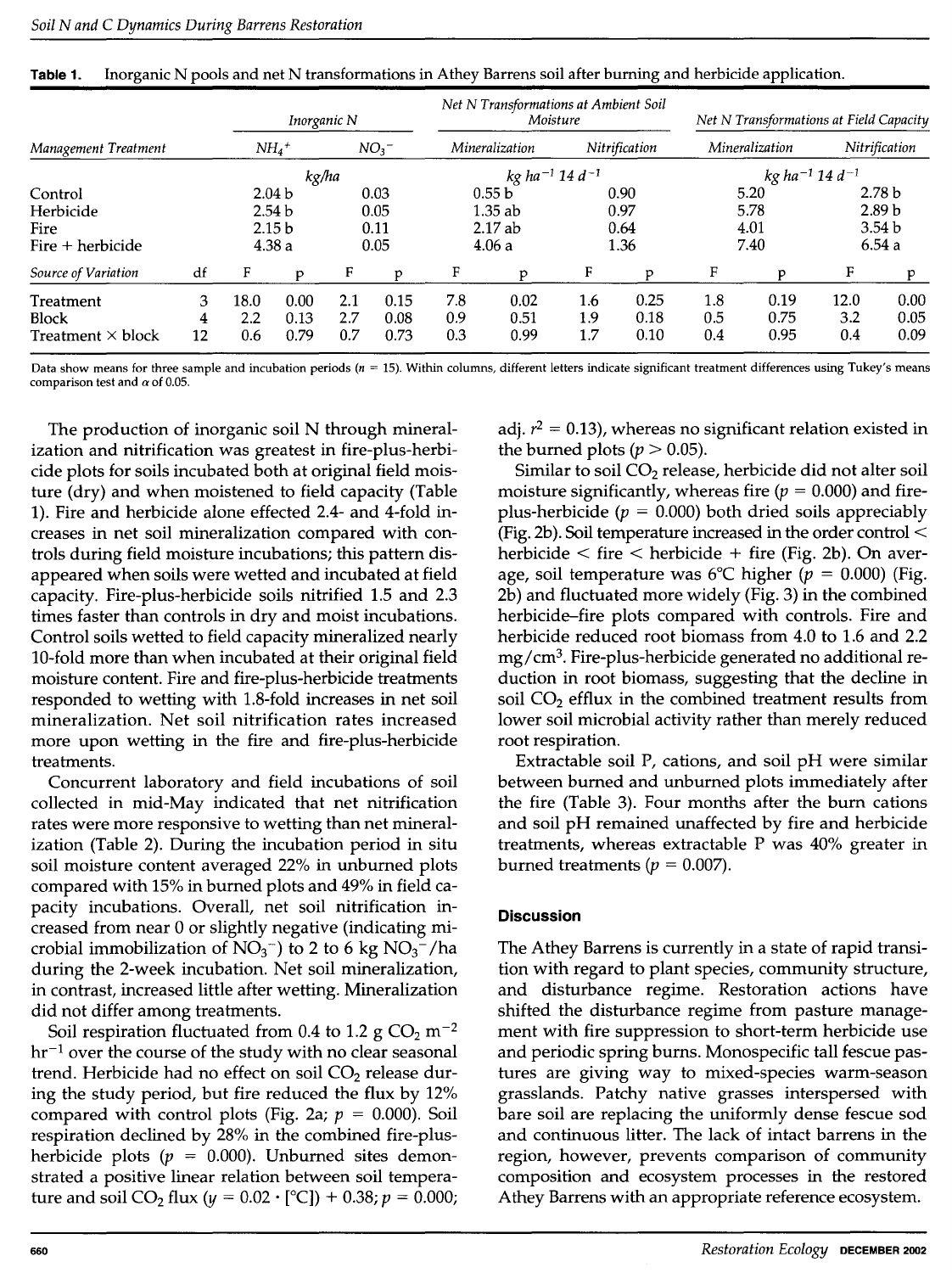|                          |    | Net Mineralization                       |            | Net Nitrification                        |                    | Soil Moisture      |            |  |
|--------------------------|----|------------------------------------------|------------|------------------------------------------|--------------------|--------------------|------------|--|
|                          |    | In Situ                                  | Laboratory | In Situ                                  | Laboratory         | In Situ            | Laboratory |  |
|                          |    | $kg$ ha <sup>-1</sup> 14 d <sup>-1</sup> |            | $kg$ ha <sup>-1</sup> 14 d <sup>-1</sup> |                    | $\%$               |            |  |
| Control                  |    | 1.74                                     | 1.95       | 0.00 <sub>d</sub>                        | 2.31 <sub>bc</sub> | 20.5 <sub>bc</sub> | 49.6a      |  |
| Herbicide                |    | 3.07                                     | 2.78       | $-0.02 d$                                | 2.08 <sub>b</sub>  | 23.6 <sub>b</sub>  | 52.3a      |  |
| Fire                     |    | 2.16                                     | 2.22       | $0.80$ cd                                | 2.94c              | 12.4c              | 46.3a      |  |
| $\cdot$ Fire + herbicide |    | 1.90                                     | 3.03       | 0.04 <sub>d</sub>                        | 6.08 <sub>b</sub>  | 16.9 bc            | 48.2 a     |  |
|                          | df | F                                        | p          | F                                        | p                  | F                  | p          |  |
|                          | 7  | 0.3                                      | 0.97       | 10.9                                     | 0.00               | 43.0               | 0.00       |  |
|                          |    |                                          |            |                                          |                    |                    |            |  |

Table 2. Net N transformations for soils incubated concurrently in situ and in the laboratory (initiated May 20).

Laboratory incubations were wetted and maintained at field capacity. ANOVA *F* ratio and *p* values for mineralization, nitrification, and soil moisture. Similar letters indicate significant treatment or incubation type (i.e., in situ vs. laboratory) differences based on Tukey's means separation test *(a=* 0.05).

Consistent with tallgrass prairie (Hulbert 1988; Knapp et al. 1998) and forest (Kaye & Hart 1998) ecosystems, prescribed fire at Athey Barrens increased soil temperature dramatically. At Konza prairie soil tem-



Figure 2. Soil  $CO<sub>2</sub>$  (a) and gravimetric soil moisture and soil temperature (b) during the 5-month study period. Bars are means ( $\pm$  SE) for seven sample dates for fire and no fire controls ( $n = 150$ ) and six sample dates for herbicide and fireplus-herbicide plots ( $n = 175$ ). For each response variable similar letters indicate that treatment means are equal based on Tukey's means separation test ( $\alpha = 0.05$  critical level).

perature increased up to 6°C compared with the 4.5 and 6°C increases in fire and fire-plus-herbicide plots at the Kentucky Athey Barrens site. Soil moisture declined after burning tallgrass prairie (Garcia & Rice 1994; Turner et al. 1997), ponderosa pine-bunchgrass (Kaye & Hart 1998), and Kentucky barrens ecosystems.

The effect of prescribed burning on soil N supply varies with the ecosystem type. Annually burned tallgrass prairie had lower extractable soil N and lower net mineralization rates than unburned controls (Ojima et al. 1994; Turner et al. 1997). Tallgrass prairie burned for the first time after prolonged fire suppression also demonstrated reduced soil N supply, though to a lesser extent than sites burned yearly. Conversely, in forest ecosystems combustion of forest floor material increases soil  $NH<sub>4</sub>$ <sup>+</sup> immediately after prescribed fire; this pool of inorganic N may remain above original levels for months (Covington & Sackett 1992) or longer (Giardina & Rhoades 2001). With time soil  $NH_4$ <sup>+</sup> is depleted by plant uptake or converted to soil  $NO<sub>3</sub><sup>-</sup>$  via nitrification.

Typically, soil C efflux increases after prescribed fire (Knapp et al. 1998; Kaye & Hart 1998) in contrast to the reduction in soil respiration measured on burned plots at Athey Barrens. Under normal soil moisture conditions increased soil temperature after burning drives higher soil microbial activity and respiration rates. Under dry soil conditions, however, moisture limits microbial biomass (Garcia & Rice 1994) and reduces soil respiration (Kaye & Hart 1998).

Low summer rainfall during the 1999 growing season compounded typical post-fire soil drying and altered soil C and N dynamics at the Athey Barrens. Rainfall in western Kentucky for May through August 1999 was 56% of the 20-year average (NCDC 2000). The dry conditions constrained plant growth and nutrient uptake, resulting in elevated soil  $NH<sub>4</sub>$ <sup>+</sup> pools and measured most dramatically in the fire-plus-herbicide plots. Low soil respiration in the burned plots suggests that microbial activity was inhibited by soil dryness more than it was favored by increased soil temperature.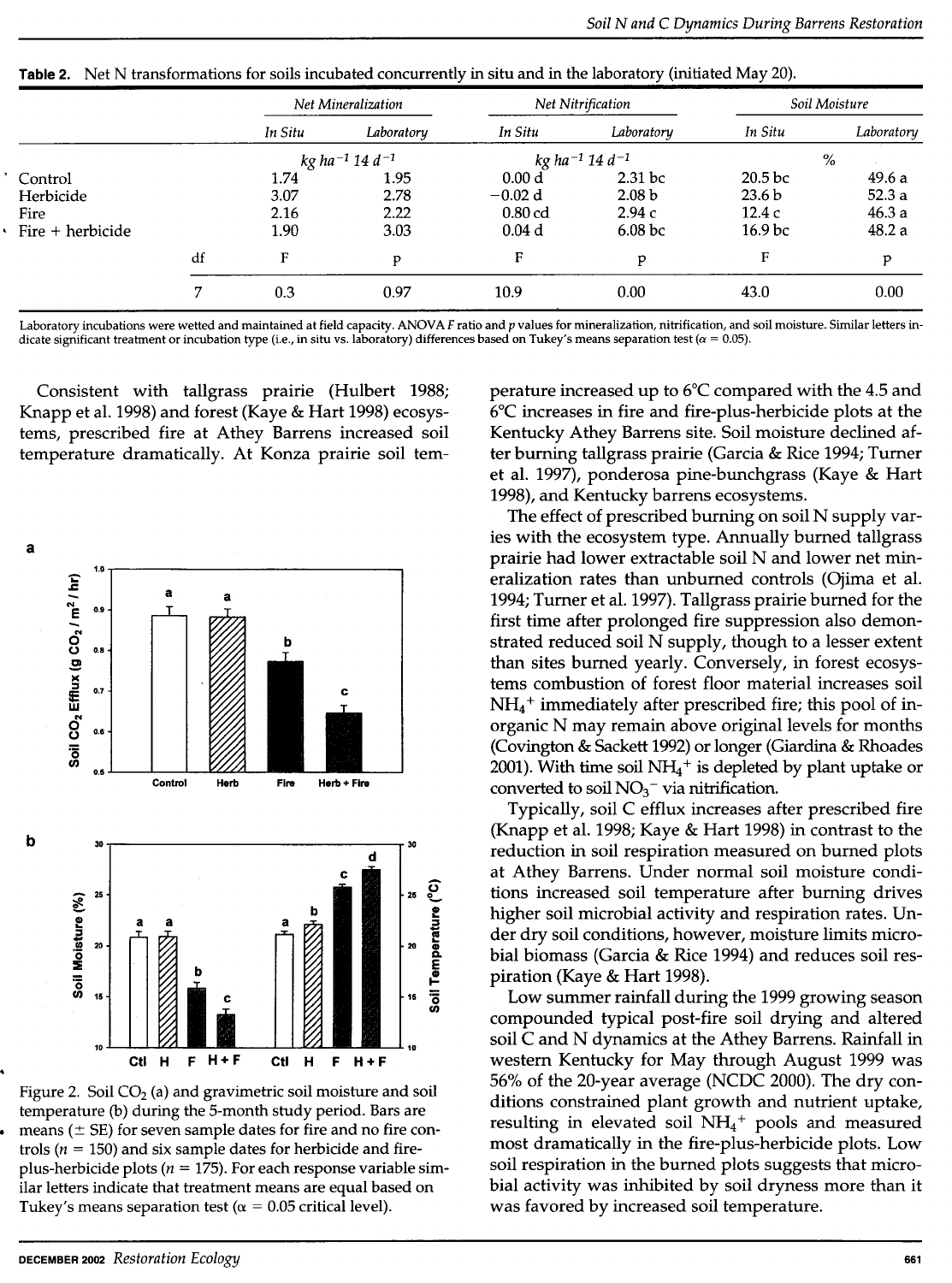

Figure 3. Mean air and soil temperature (5-cm depth) in control and fire-plus-herbicide plots. Daily means were calculated from hourly readings. Air temperature was similar between control and fire-plus-herbicide plots, so an average is presented.

Combined burning and effective chemical removal of tall fescue modified soil climate and affected microbial activity and plant nutrient uptake. At Athey Barrens herbicide more than doubled the extent of bare soil in burned fescue grasslands. Chemical fescue eradication plus combustion of the surface litter layer exposed surface soils to greater heating and drying than fire alone. Although the depressed soil respiration and elevated soil  $NH_4$ <sup>+</sup> pool indicated a decline in microbial activity, with adequate moisture during laboratory incubations,

soil microbes readily transformed organic N and  $NH_4$ <sup>+</sup> in fire plus herbicide plots.

Our work shows that by effectively removing the dominant vegetation, herbicide in combination with fire immediately and dramatically alters the abiotic factors that regulate soil nutrient processes. With time, as warm-season bunchgrasses come to dominate the site, soil nutrient cycling will adjust to species-specific litter characteristics (quality and quantity), rooting patterns, and nutrient uptake. In a Minnesota prairie pure swards

**Table 3.** Effects of fire and herbicide for tall fescue control on soil acidity, extractable P and cations, and total soil C and N (0- to 10-cm depth).

|                    | $pH_{water}$  | P             | K             | Ca               | Мg             | Total C        | Total N       |
|--------------------|---------------|---------------|---------------|------------------|----------------|----------------|---------------|
|                    | kg/ha         |               | $kmol_c/ha$   |                  |                | t/ha           |               |
| Pre-burn           | $6.7 \pm 0.1$ | $4.6 \pm 0.3$ | $4.9 \pm 0.1$ | $152.6 \pm 5.8$  | $17.8 \pm 0.5$ | $23.2 \pm 0.4$ | $2.1 \pm 0.0$ |
| 1 day post-burn    |               |               |               |                  |                |                |               |
| Control            | $6.6 \pm 0.1$ | $4.8 \pm 0.4$ | $4.6 \pm 0.2$ | $146.6 \pm 7.3$  | $16.6 \pm 0.6$ | $24.3 \pm 0.7$ | $2.3 \pm 0.1$ |
| Fire               | $6.6 \pm 0.1$ | $4.7 \pm 0.3$ | $5.4 \pm 0.2$ | $155.7 \pm 7.5$  | $18.4 \pm 0.6$ | $27.2 \pm 0.9$ | $2.5 \pm 0.1$ |
| 4 months post-burn |               |               |               |                  |                |                |               |
| Control            | $6.5 \pm 0.2$ | $6.7 \pm 0.9$ | $4.5 \pm 0.4$ | $105.5 \pm 8.0$  | $14.1 \pm 0.7$ | $31.4 \pm 1.5$ | $2.9 \pm 0.2$ |
| Herbicide          | $6.5 \pm 0.2$ | $6.0 \pm 0.8$ | $4.4 \pm 0.3$ | $116.1 \pm 8.5$  | $14.3 \pm 0.6$ | $30.1 \pm 0.9$ | $2.8 \pm 0.1$ |
| Fire               | $6.5 \pm 0.2$ | $8.1 \pm 1.0$ | $4.9 \pm 0.3$ | $111.7 \pm 9.2$  | $16.0 \pm 0.8$ | $32.3 \pm 1.3$ | $2.9 \pm 0.1$ |
| Fire $+$ herbicide | $6.6 \pm 0.2$ | $9.5 \pm 1.4$ | $4.9 \pm 0.2$ | $113.0 \pm 10.6$ | $14.3 \pm 0.9$ | $29.8 \pm 2.7$ | $2.8 \pm 0.2$ |

Values are means  $\pm$  SE.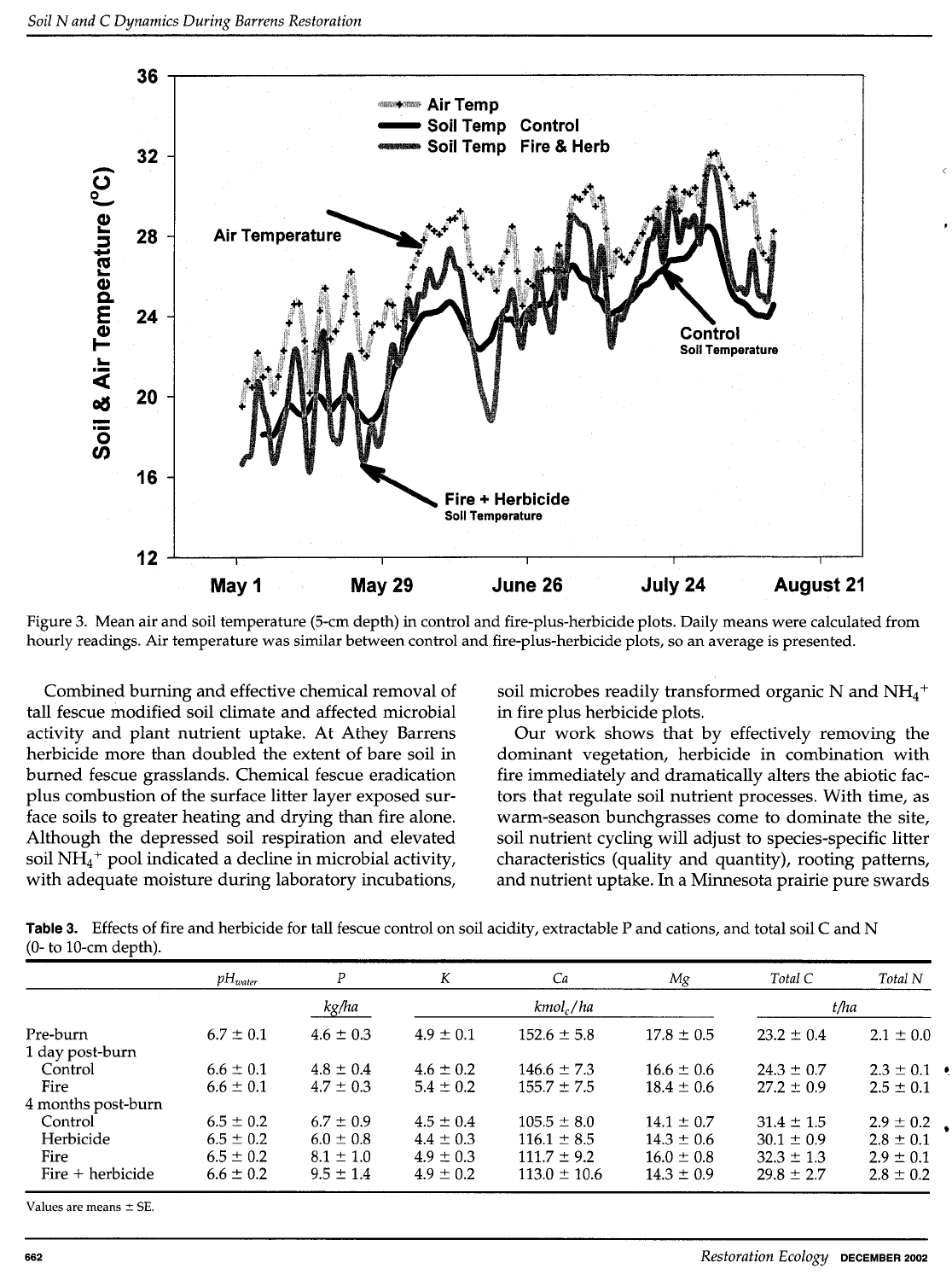of the native C4 warm-season grasses *Andropogon gerardi* and *Schizachyrium scoparium* reduced net N mineralization nearly threefold relative to the non-native rhizomatous grasses *Agropyron repens* and *Paa pratensis*  within 3 years of establishment (Wedin & Tilman 1990). This species effect on soil N dynamics was attributed to differences in belowground biomass and tissue lignin and N concentrations (Wedin & Pastor 1993). Reduced soil N supply beneath native grasses may confer a competitive advantage to the natives relative to nutrientdemanding invasives such as tall fescue.

At Athey Barrens the rapid transition from continuous fescue sod and litter layer to patchy bunchgrass community suggests that, at least initially, fire-plusherbicide treatment initiated restoration of community composition and ecosystem structure. Although the increased bare ground in the fire-plus-herbicide plots is typical of native bunchgrass systems, at this point in the restoration process it also increases the risk of reinvasion by tall fescue or other non-native plants. Although further return of the native plant community depends on rapid expansion of warm-season grasses and site recolonization by native forbs, the increased soil N supply may favor high nutrient-demanding non-natives over the native warm-season grasses. Whereas management efforts prioritize non-native species removal to achieve restoration objectives (i.e., establish and maintain species-rich plant community), long-term success in barrens restoration may depend on the degree to which soil conditions, belowground processes, and abiotic conditions favor dominance of native species and resistance to alien reinvasion (Ewel 1987).

# **Acknowledgments**

Supported by a grant from the Kentucky State Nature Preserves Commission. We appreciate logistic and technical support from J. Bender, R. Remington, and M. Hines of KSNPC. Special thanks to J. Law for field and laboratory support and to S. Miller, J. Bender, E. Allen, and two anonymous reviewers for valuable comments on a previous version of the manuscript. Additional thanks go to M. Hamilton, S. Brosi, S. Shaper, R. Wells, and M. Arthur for field and laboratory support. This is manuscript number 02-09-139 and is approved by the Director of the Kentucky Agricultural Experiment Station.

# **LITERATURE CITED**

- Anderson, R. C., J. S. Fralish, and J. M. Baskin, editors. 1999. Savannas, barrens, and rock outcrop plant communities of North America. Cambridge University Press, Cambridge.
- Austin, S. F. 1904. Journal of Stephen F. Austin on his first trip to Texas, 1821. The Quarterly of the Texas State Historical Association 7:286-307.
- Baskin, J. M., C. C. Baskin, and E. W. Chester. 1999. The Big Barrens region of Kentucky and Tennessee. Pages 190-205 in

R. C. Anderson, J. S. Fralish, and J.M. Baskin, editors. Savannas, barrens, and rock outcrop plant communities of North America. Cambridge University Press, Cambridge.

- Binkley, D., and S. C. Hart. 1989. The components of nitrogen availability assessments in forest soil. Advances in Soil Science 10:57-112.
- Braun, E. L. 1950. Deciduous forests of eastern North America. Blakiston Company, Philadelphia, Pennsylvania.
- Bundy, L. G., and J. J. Meisinger. 1994. Nitrogen availability indices. Pages 951-984 in R. W. Weaver, J. S. Angle, and P. S. Bottomly, editors. Methods of soil analysis. Part 2. Agronomy Monograph 5. ASA and SSSA, Madison, Wisconsin.
- Cain, S. A., and G. M. Castro. 1959. Manual of vegetation analysis. Harper and Brothers, New York.
- Chester, E.W., B. E. Wofford, J.M. Baskin, and C. C. Baskin. 1997. A floristic study of barrens on the Southwestern Pennyroyal Plain, Kentucky and Tennessee. Castanea 62:161-172.
- Covington, W. W., and S. S. Sackett. 1992. Soil mineral nitrogen changes following prescribed burning of ponderosa pine. Forest Ecology and Management 54:175-191.
- DeSelm, H. R., and E. W. Chester. 1993. Further studies on the barrens of the northern and western Highlands Rims of Tennessee. Pages 137-160 in S. W. Hamilton, E.W. Chester, and A. F. Scott, editors. Proceedings of the First Annual Symposium on the Natural History of Lower Tennessee and Cumberland River Valleys. Center for Field Biology, Austin Peay University, Clarksville, Tennessee.
- Ewel, J. J. 1987. Restoration is the ultimate test of ecological theory. Pages 31-33 in W.R. Jordan III, M. E. Gilpin, and J. D. Aber, editors. Restoration ecology: a synthetic approach to ecological research. Cambridge University Press, Cambridge.
- Garcia, F. 0., and C. W. Rice. 1994. Microbial biomass dynamics in tallgrass prairie. Soil Science Society of America Journal 58:816-823.
- Giardina, C. P., and C. C. Rhoades. 2001. Clear cutting and burning affect nitrogen supply, phosphorus fractions and seedling growth in soils from Wyoming lodgepole pine forest. Forest Ecology and Management 140:19-28.
- Gorin, F. 1876. Barren County, Kentucky. Reprinted in 1926 under the title "Times of long ago" by J. P. Morton Co., Louisville, Kentucky (cited in Baskin et al. 1999).
- Hulbert, L. C. 1988. Causes of fire effects in tallgrass prairie. Ecology 69:46-58.
- Kaye, J.P., and S. C. Hart. 1998. Ecological restoration alters nitrogen transformations in a ponderosa pine-bunchgrass ecosystem. Ecological Applications 8:1052-1060.
- Knapp, A. K., S. L. Conrad, and J.M. Blair. 1998. Determinants of soil  $CO<sub>2</sub>$  flux from a sub-humid grassland: effect of fire and fire history. Ecological Applications 8:760-770.
- KSNPC (Kentucky State Nature Preserves Commission). 1996. Natural Heritage Program plant list. Frankfort, Kentucky.
- Melich, A. 1978. New extractant for soil test evaluation of phosphorus, potassium, magnesium, calcium, sodium, manganese and zinc. Communications in Soil Science and Plant Analysis 9:477-492.
- NCDC (National Climate Data Center). 2000. Bowling Green, Kentucky Monthly Climate Data. *wwwagwx.ca.uky.edu.*
- Ojima, D.S., D.S. Schimel, W. J. Parton, and C. E. Owensby. 1994. Long- and short-term effects of fire on nitrogen cycling in tallgrass prairie. Biogeochemistry 24:67-84.
- Packard, S., and C. Mutel, editors. 1997. The tallgrass restoration handbook. Island Press, Washington, DC.
- Rice, C. W., T. C. Todd, J. M. Blair, T. R. Seastedt, R. A. Ramundo, and G. W. T. Wilson. 1998. Belowground biology and processes. Pages 244-264 in A. K. Knapp, J. M. Briggs, D. C. Hartnett, and S. L. Collins, editors. Grassland dynamics: